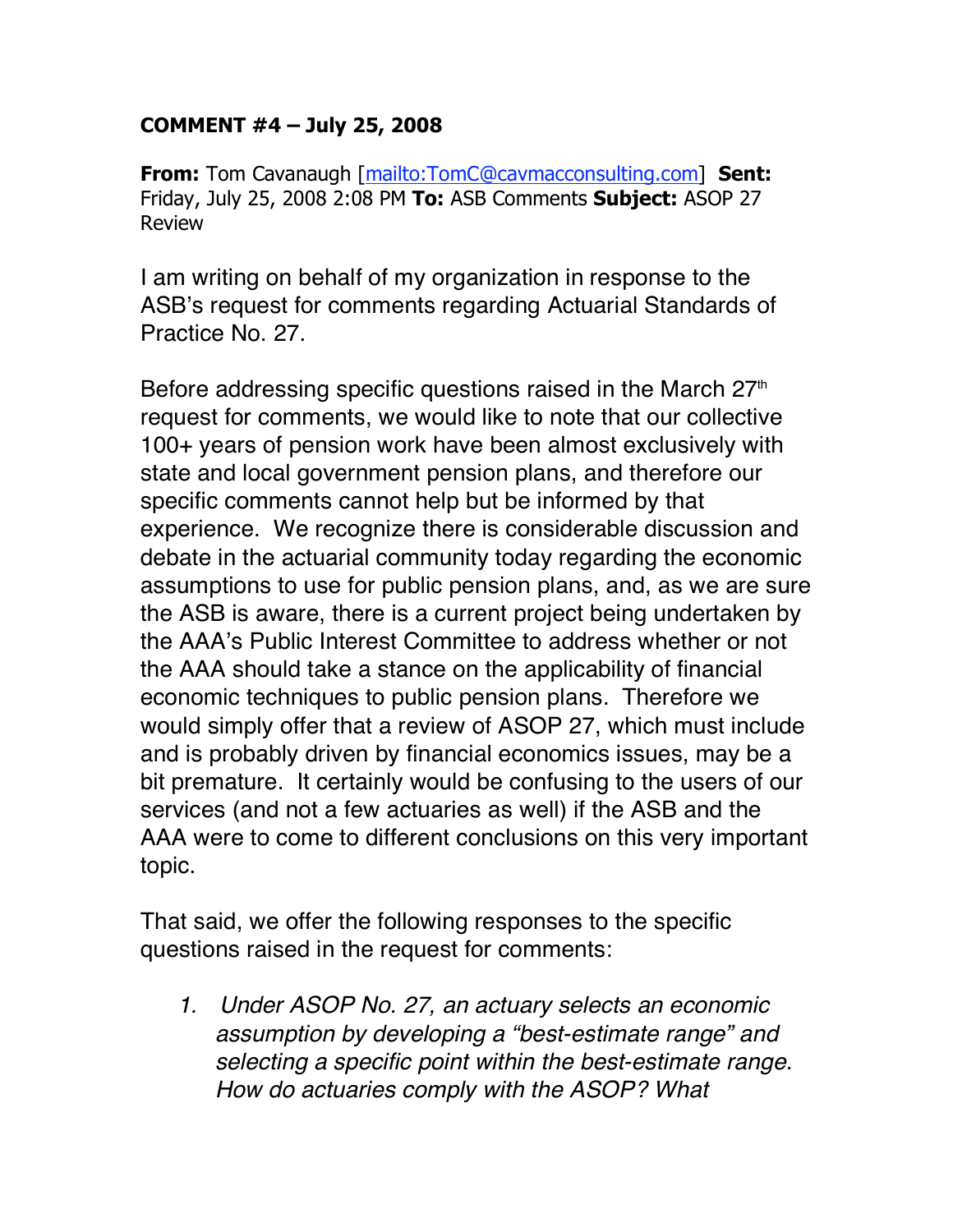*methodologies do they use to select a specific point within a "best-estimate range"? Is the "best-estimate range" approach the appropriate standard of practice? Does the ASOP inhibit the use of a more appropriate approach to selecting assumptions? Are there any specific changes that should be made to the ASOP to describe appropriate practice more accurately?*

We have utilized the building block approach in developing the best-estimate range and selecting the interest rate assumption to use in actuarial valuations. We believe the best estimate range is the appropriate standard of practice, but would welcome guidance on additional disclosure that enhances a client's understanding of what the single point within the best estimate range represents, and demonstrates the variability of results based on other points within the range.

*2. Under ASOP No. 35, an actuary selects a noneconomic assumption by considering the relevant "assumption universe" and selecting a specific assumption from the appropriate assumption universe. Should ASOP No. 27 incorporate the concept of an "assumption universe" with respect to economic assumptions?*

Unlike non-economic assumptions which tend more to be reflective of prior plan experience, economic assumptions should be based on future long-term expectations rather than past results. In addition, the interest rate assumption is dependent on the investment policy of the plan sponsor, particularly the plan's asset allocation, which does change as the plan's risk tolerance changes. Non-economic assumptions have no parallel.

*3. Currently, the selection of an economic assumption that is not within the "best estimate range" is considered a*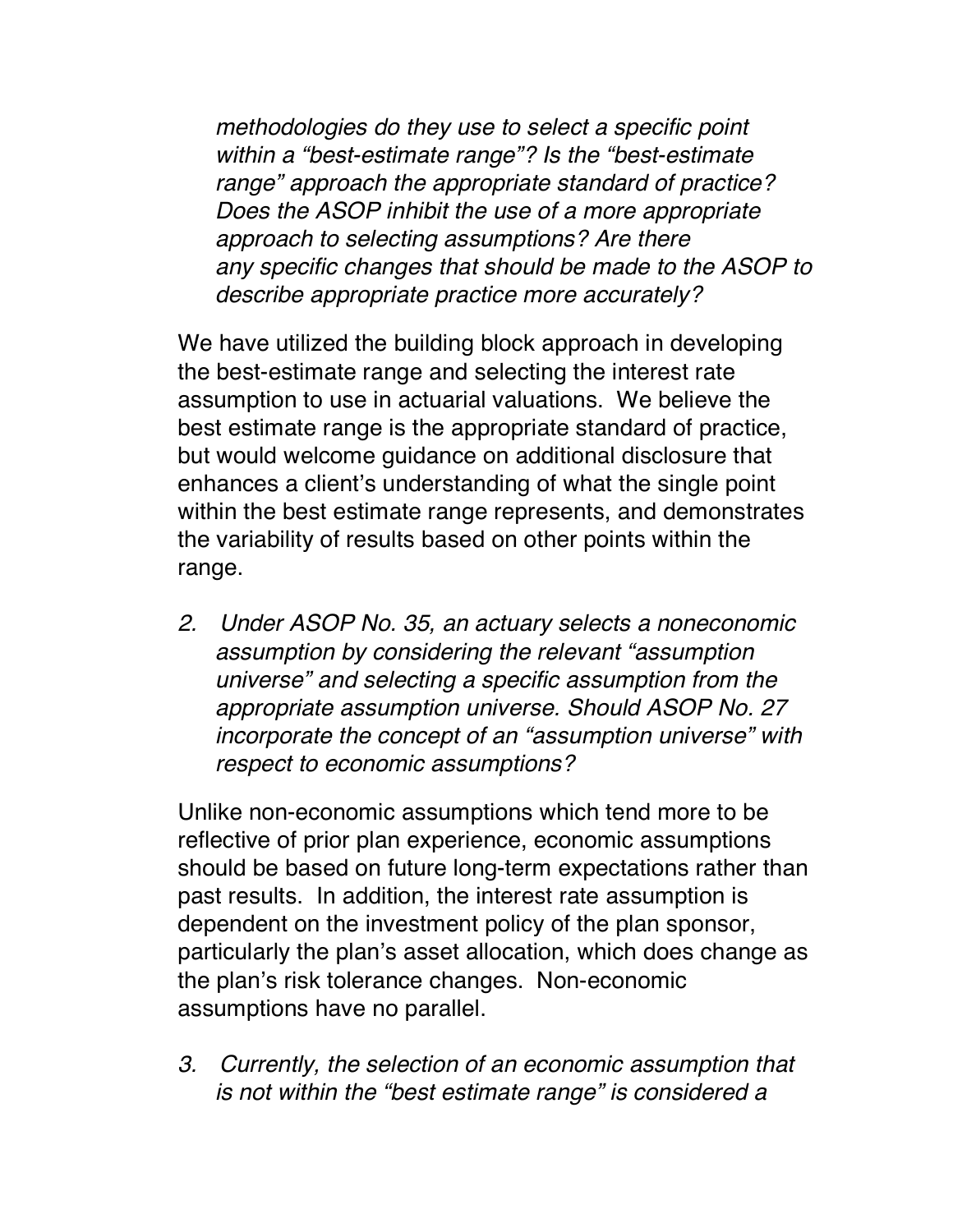*deviation from the guidance in ASOP No. 27. Should the ASOP permit an actuary to select an economic assumption that lies outside the best-estimate range (for example, to include a margin for conservatism, or to calculate a range of values instead of a single measurement of plan obligations)? If so, what specific guidance should ASOP No. 27 provide with respect to the selection of such economic assumptions?*

Selections outside the best estimate range should be permitted as long as they are accompanied by a detailed explanation of the actuary's reasoning for the selection (or range of values selected).

*4. Currently, the guidance in ASOP No. 27 does not include the asset valuation method or the difference between the market value and actuarial value of a plan*'*s assets among the considerations in selecting an investment return assumption. Is it appropriate for an actuary to consider either of those factors when selecting an investment return assumption? Should the ASOP advise actuaries to consider those factors?*

No. Current smoothing techniques are meant to recognize market returns over reasonably long periods of time so as to capture the underlying growth in the value of investments held while avoiding the disruptions caused by very short term market fluctuations. The assumed investment return should reflect expected market returns of the plan's assets.

*5. Have there been any specific changes in actuarial science or practice since the original adoption of ASOP No. 27 that conflict with the guidance in the ASOP? Should the ASOP accommodate any such practices? If so, what specific guidance should ASOP No. 27 provide with respect to such practices?*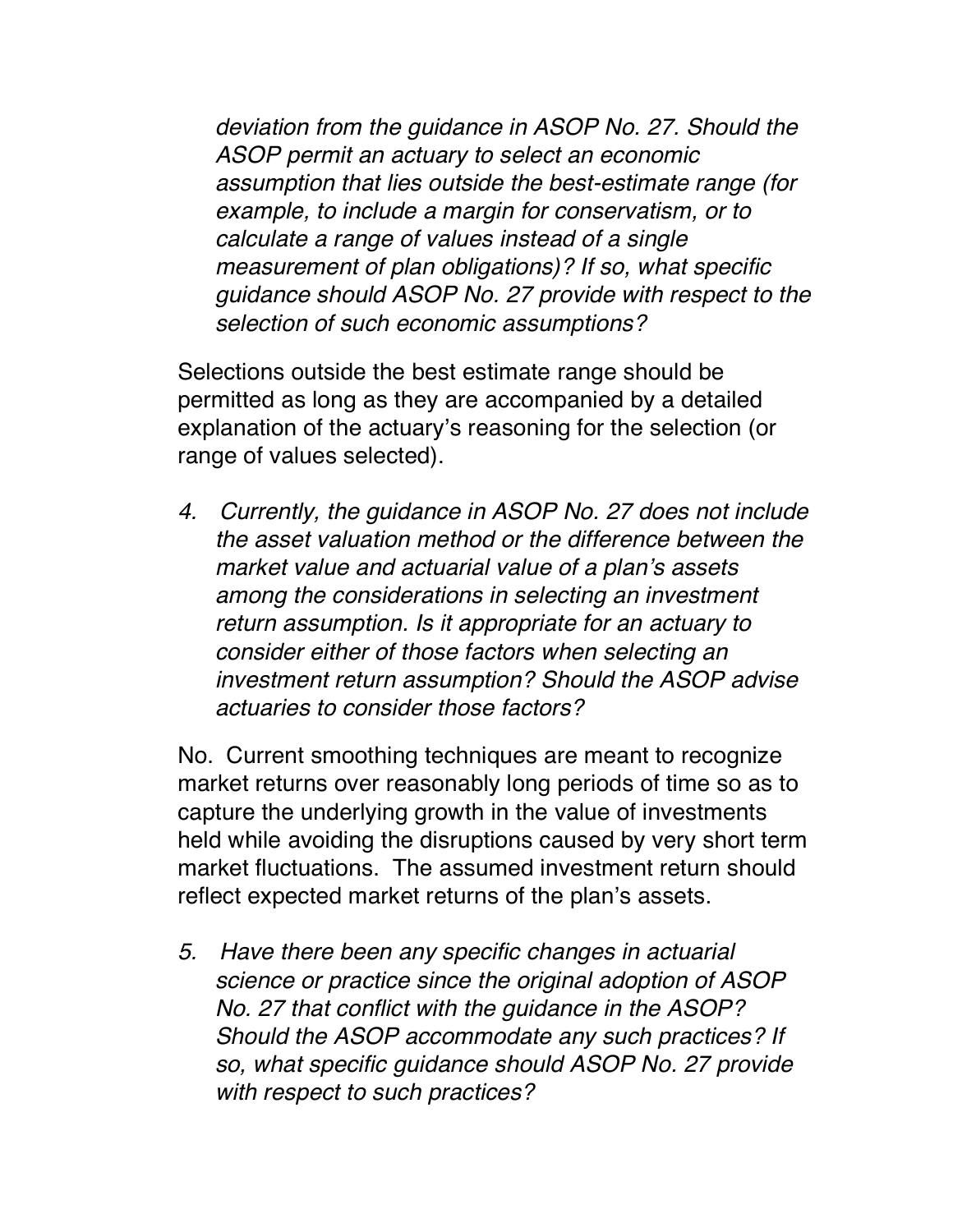To us, this question is aimed at financial economics. We do not believe the ASOP should accommodate a branch of economics which many public sector practitioners believe is not applicable to public sector pension plans.

*6. Comments received by the ASB in response to an exposure draft of ASOP No. 4 supported the idea that pension standards should accommodate actuarial practice that incorporates the concepts of financial economics as well as traditional actuarial practice. Does the application of financial economics to the selection of economic assumptions conflict with the guidance in ASOP No. 27, and if so, in what specific ways does it conflict? Should ASOP No. 27 provide specific guidance with respect to financial economics and, if so, what should that guidance be?*

See response to #5.

*7. Is there a need for guidance concerning the selection of economic assumptions for purposes other than measuring pension obligations (for example, for measuring pension risk)? If so, in which specific areas is guidance needed? Should any such guidance be provided in ASOP No. 27 or in a separate ASOP? What specific guidance, if any, should ASOP No. 27 provide with respect to such practices?*

The measurement of pension obligations inherently reflects a certain level of risk. Guidance on the appropriate manner to communicate this risk to plan sponsors could be helpful by encouraging calculations of reasonable ranges of results for contribution levels and funding ratios.

*8. Are the disclosure requirements of ASOP No. 27 appropriate? Are there any specific disclosures that*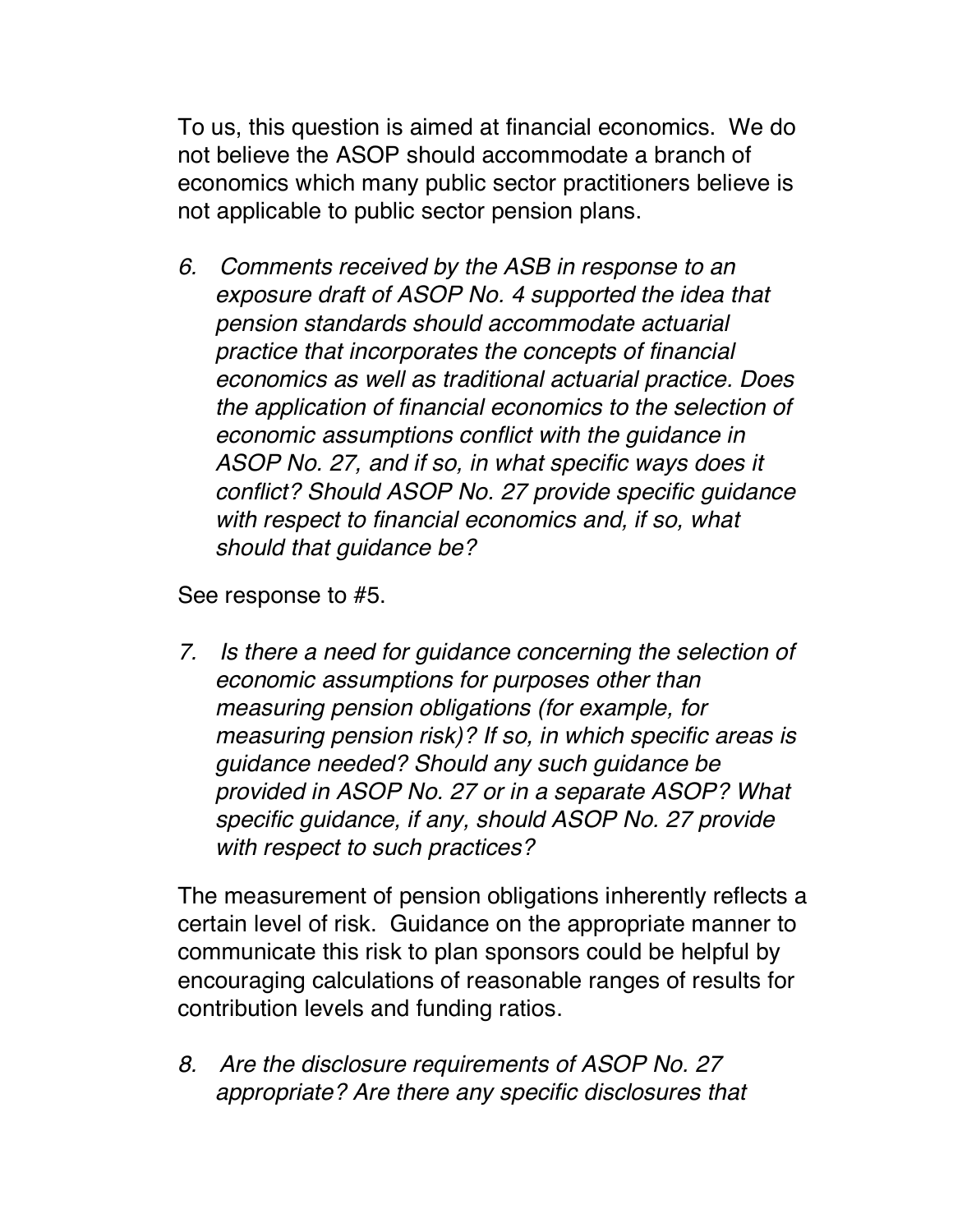*should be added to or removed from the ASOP? Is there additional information concerning economic assumptions that would be useful to another actuary who takes over or reviews a plan or to other users of an actuarial report?*

The current disclosure requirements do not need to be amended.

*9. Are there any other areas of concern with respect to ASOP No. 27?*

No.

*10. How might any of your comments apply to ASOP No. 35? Are there similar issues that apply to both ASOPs? Should the ASB review ASOP No. 35 at the same time it reviews ASOP No. 27?*

In a similar vein to the answer to question #2, we think the approach to setting economic assumptions should be different than that used for non-economic assumptions. As a result we believe they should be tackled separately.

Tom

Tom Cavanaugh Chief Executive Officer Cavanaugh Macdonald Consulting, LLC 3550 Busbee Parkway, Suite 250 Kennesaw, GA 30144 direct 678 388-1708 cell 516 220-9896 fax 678 388-1730 TomC@CavMacConsulting.com www.CavMacConsulting.com

CONFIDENTIALITY NOTICE